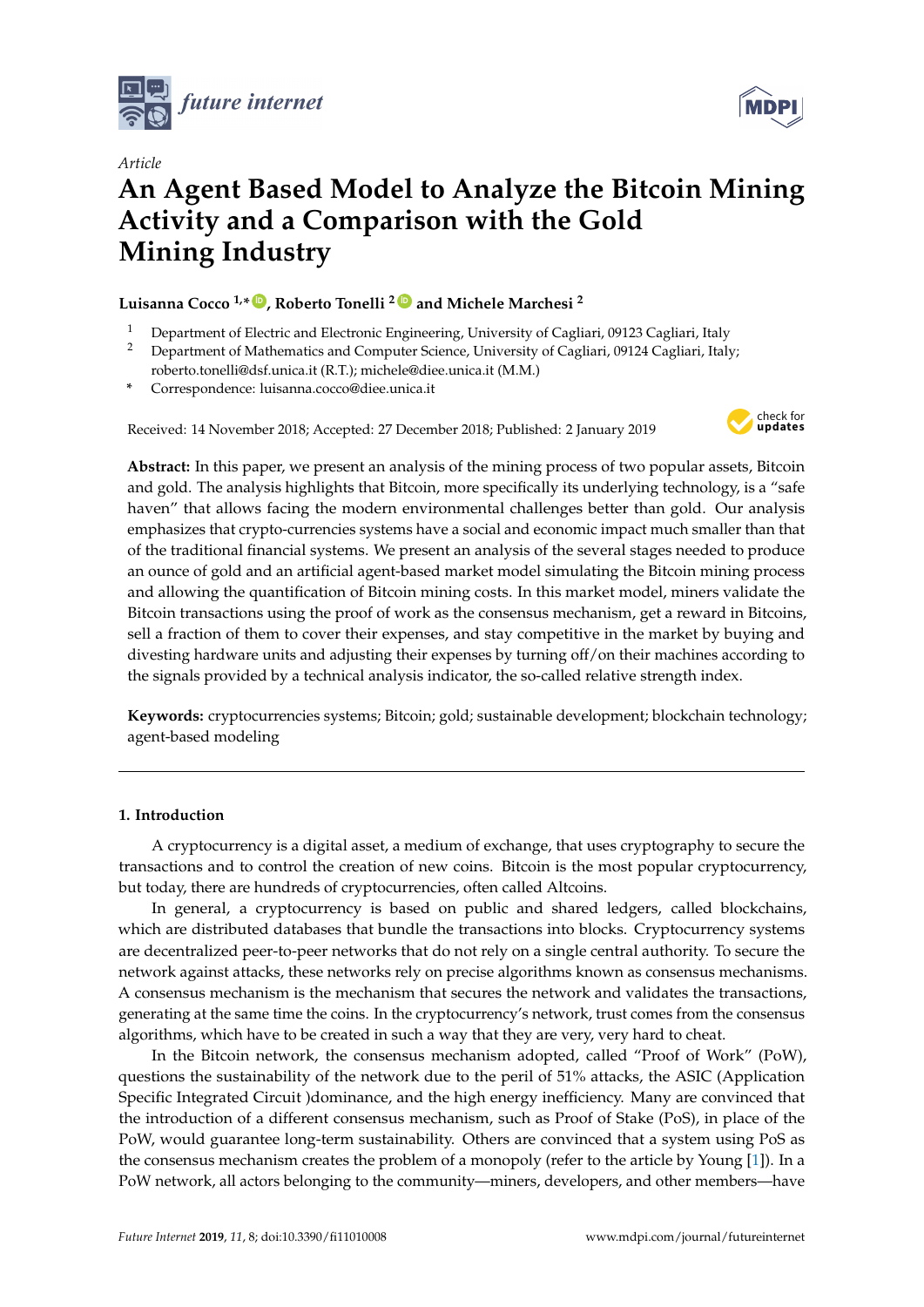voting power when important changes to the system have to be implemented. Instead, in a PoS network, major stakeholders have this voting power. This centralization of voting power undermines the main feature of the blockchain technology, that is the absence of a central authority.

In order to avoid this problem, many alternative consensus mechanisms have been proposed. These alternative mechanisms use the PoS as the basic algorithm and offer additional security, assigning the voting power according to precise "target values" depending not only on the balance of the account, but also on other variables, such as the number of blocks an account has gone without making a transaction, or the number of transactions someone has made and/or received over a certain number of blocks (see the article by Cointelegraph.com [\[2\]](#page-10-1)).

Bitcoin has much in common with gold, an asset that has been the store of value for years, resisting technological, political, and economical changes, and overcoming the test of time, it has become a very popular asset class over the years. Instead, Bitcoin is new, only eight years old, but it is exhibiting gold-like properties (see [\[3\]](#page-10-2)). In terms of rarity and scarcity, transportability and, above all, infrastructure, Bitcoin may be considered superior to gold. Bitcoin is rarer and scarcer than gold. Bitcoins are rarer because the whole Bitcoin system is set up to yield just 21 million Bitcoins, and when the 21 million cap of Bitcoins is reached, no Bitcoins will be generate any longer. Opposite to Bitcoin, the availability of gold depends on the supply-and-demand cycles, and a high demand for gold gives incentives for the gold miners to find and mine more.

With respect to transportability—which refers to how easy it is to move from one location to another the goods to complete an exchange—that of Bitcoin is higher than that of gold bullion because it is transportable like a digital file.

With respect to the infrastructure—which refers to the whole system that generates and distributes an asset—in the actual Bitcoin system, in order to produce Bitcoins, one has only to connect to the Bitcoin system. Anyone who is connected to the system and owns suitable hardware can participate in mining by solving a computationally-difficult mathematical problem. The one who first solves the puzzle gets a reward in Bitcoins. People who confirm transactions of Bitcoins and store them in the blockchain are called "miners", and their activity is called mining. The mining cost of Bitcoin is included in the cost of the mining activity that comprises the costs of transaction validation and, in turn, the distribution costs of the cryptocurrency.

Instead, in the gold mining industry, in order to produce an ounce of gold, one has to move through several stages. It is necessary to discover where the gold deposits may be, analyzing rock samples to determine if the gold actually exists, the size of the deposit, and the quality of gold. If the identified deposits makes mining worthwhile, infrastructures must be constructed before the actual mining takes place. Finally, when the gold reserves in the mine are exhausted, the mine is not abandoned, but a reclamation project starts to return the land to its previous natural state. All these stages, taking the metal ore from the Earth and converting it into gold bullion, are quite expensive. In addition, they are becoming more and more expensive given that gold is becoming both harder to mine and more scarce.

Looking at sustainable development, Bitcoin mining infrastructure allows one to better address the environmental aspects of sustainability, and given the high interest in this technology, in the near future, there may be an ecologically-friendly Bitcoin protocol that allows one to reduce the mining cost in order to have a system that allows one to save money and to reduce the carbon footprint (see [\[4\]](#page-10-3)). In addition, the blockchain technology has the ability to promote economic growth because it allows free trade, which speeds up technological innovation, leading also to the development of green technologies (see the work by McLean [\[5\]](#page-10-4)). The introduction of this technology may provide substantial energy savings if it takes the place of some of the energy-consumptive systems, services, and locations that support the fiat currency (see [\[6\]](#page-10-5)).

Opposite to Bitcoin, the carbon footprint of gold will continue to increase, given that most of the energy used in mining comes from non-renewable fossil fuels, like diesel, which hardly is replaceable with renewable resources (see [\[7\]](#page-10-6)). In addition, the gold industry has caused environmental and health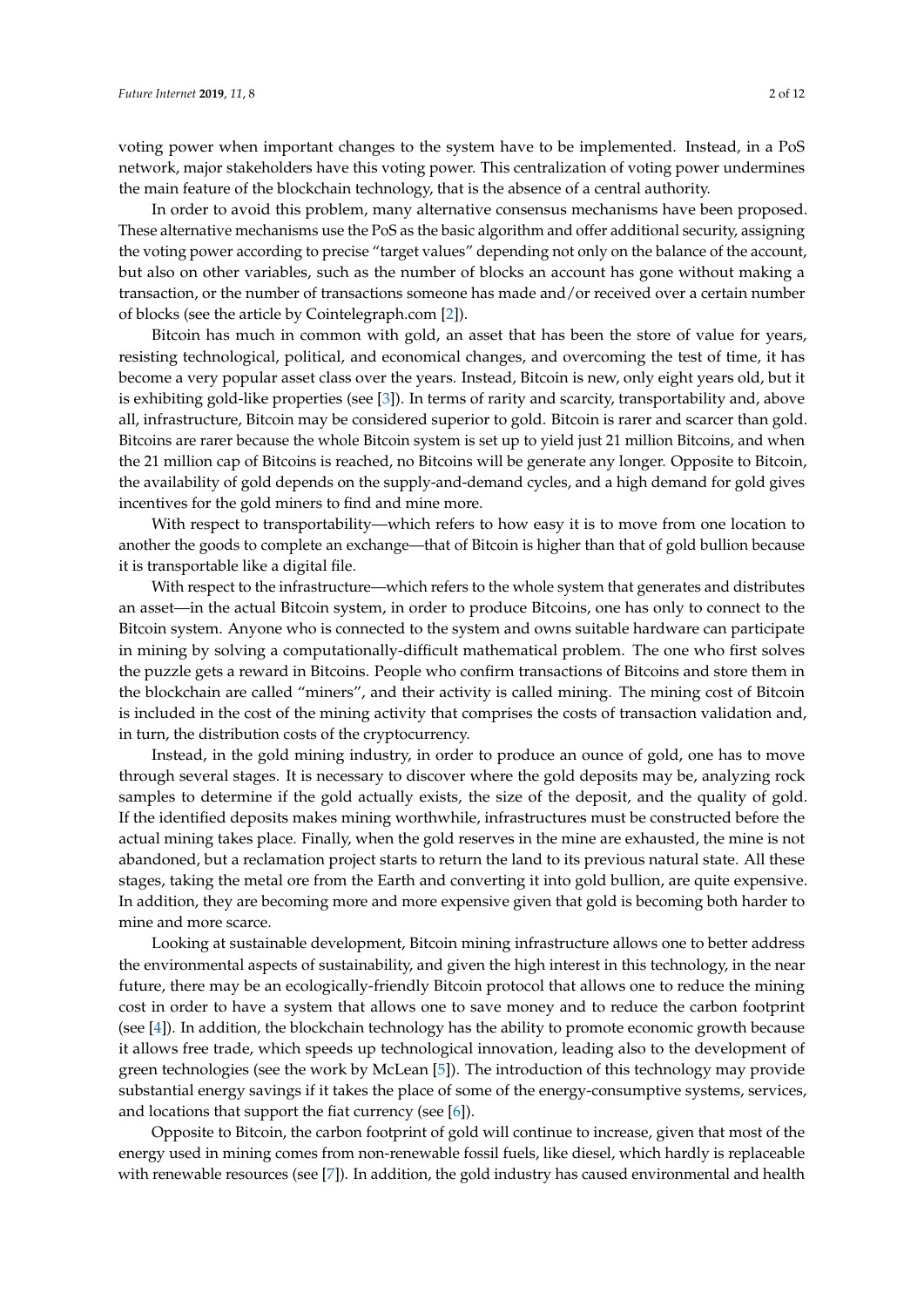problems for decades to miners and mining communities. For example, there is an increasing concern for the health of miners and mining communities related to the mercury exposure, a toxic metal used in small-scale gold mining, and for the ecosystems' degradation due to mining land use [\[8,](#page-10-7)[9\]](#page-10-8).

Therefore, looking at the total mining costs, such as production costs, economic costs, environmental costs, and social costs, of these two assets or "safe havens", probably a wide spread of Bitcoin could allow us to better address the environmental aspects of sustainability and to have substantially higher savings than gold  $[8-12]$  $[8-12]$ .

In this paper, we present an analysis of both mining processes and propose an agent-based artificial market model to simulate the Bitcoin mining activity. The model proposed is a modified version of the model proposed in a work by Cocco et al. [\[13\]](#page-10-10).

The agents present in the Bitcoin market are the miners that validate the Bitcoin transactions, get a reward in Bitcoins, and sell a fraction of their by mined Bitcoins to cover their expenses. They stay competitive in the market buying new mining hardware units and divesting the old ones. In addition, they adjust their expenses by turning off/on their machines according to the signals provided by a technical analysis indicator, the relative strength index, which forecasts price movements by analyzing past price data. Note that in this model, the Bitcoin price is an exogenous variable and is equal to the real Bitcoin price.

The model is able to simulate the total hash rate in the real Bitcoin market—hence the estimated number of tera-hashes per second that the Bitcoin network is performing—and compute the total expenses sustained by miners, showing that adjusting the expenses by turning off/on a fraction of the mining hardware units allows miners to achieve a higher total wealth per capita. Before concluding, the paper gives some insights on the power consumption incurred by the Bitcoin system, hypothesizing the use of PoS as the consensus mechanism.

The paper is organized as follows. Section [2](#page-2-0) presents the lifecycle of gold. Section [3](#page-3-0) describes the artificial market model to simulate the Bitcoin system using PoW. It illustrates some simulation results, providing the cost per mined Bitcoin both in a system using PoW as the consensus mechanism and in a hypothetical Bitcoin system using the PoS consensus mechanism. Finally, Section [4](#page-9-0) concludes.

## <span id="page-2-0"></span>**2. Gold Mining Industry: The Gold Lifecycle**

The mining lifecycle of gold comprises several stages: generative stage, exploration stage, evaluation stage, development stage (mine construction), production stage, mine closure and rehabilitation stage, monitoring and evaluation stage, and finally, lease relinquishment stage.

The generative, exploration, and evaluation stages represent the beginning stages of any gold mining project. Discovering where gold deposits may be, analyzing the promising areas, and performing drill testing are the activities performed in these stages. To pin down potential deposits of gold, the companies engage geologists and other competent figures. At these early stages, methods such as geological surface mapping and sampling, geophysical measurements, and geochemical analysis are often applied.

Once mapping, sampling and measurements, and analysis data are collected, the process moves forward to the design and planning stage, to evaluate if and how the project can be safe, environmentally sound, economically viable, and socially responsible.

If a worthwhile mining activity is associated with the identified area, the construction stage takes place, and the infrastructure is built. This stage involves building roads, creating processing facilities and environmental management systems, building employee housing, and other facilities. It can take a long time, up to five years, between the time when the promising area is discovered and the time when the actual mining activity takes place.

Once the infrastructure is built, the production stage starts. The two most common methods of mining are that of surface mining and that of underground mining. The chosen method is determined mainly by the characteristics of the mineral deposit and the limits imposed by safety, technological, environmental, and economic concerns (see [\[14\]](#page-10-11)). At this stage, gold is recovered; the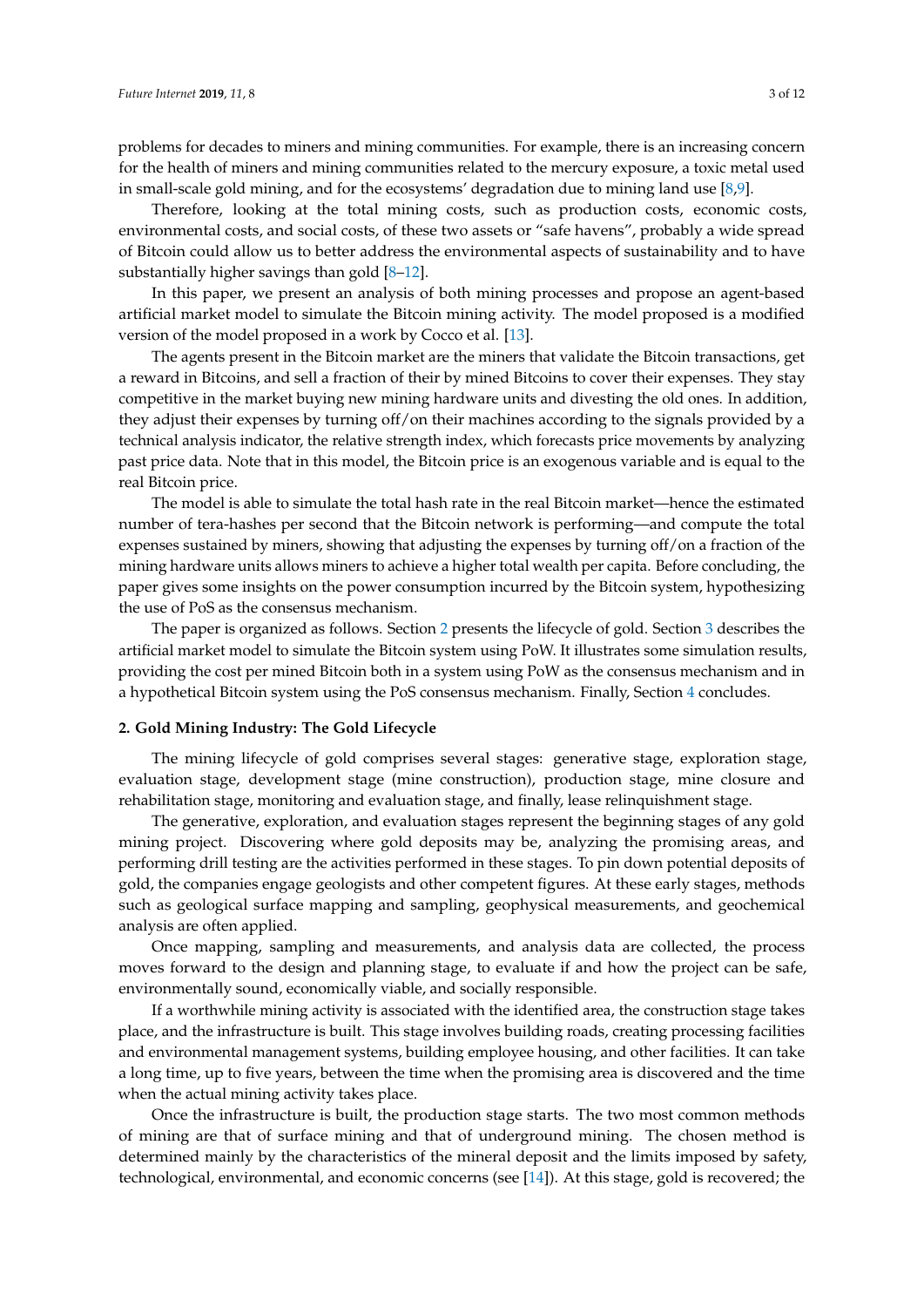ore is extracted from rock using adequate tools and machinery and processed in order to separate commercially-valuable minerals from their ores. This is an on-site processing and is relatively simple for low-grade ore. Once ore is processed on-site, the processing off-site takes place. The ore is transported to smelting facilities to extract the metal from its ore and to produce bars of bullion ready for sale.

Once having completed the production stage, the process moves forward to the final stages. When the mining site has been exhausted, it is necessary to close the site and to dismantle all facilities on the property. In order to return the land to its original state, a rehabilitation program starts to ensure public health and safety, minimize environmental effects, remove waste and hazardous material, preserve water quality, stabilize land to protect against erosion, and establish new landforms and vegetation (see [\[14\]](#page-10-11)).

As a consequence, extracting metal ore from the Earth and converting it into gold bullion is quite extensive and requires much front-end investment and time.

According to experts, the reporting of the gold industry's cost is unclear, and probably, the real costs to produce an ounce of gold have not been clearly described yet. Let us start looking into the history of gold cost reporting in the industry (see [\[15,](#page-10-12)[16\]](#page-11-0)).

In the mid-1990s, the industry introduced "cash costs" to shed light on the gold industry's costs and showed that the reputation of the reporting of such costs was an embarrassment and an utter joke. Cash cost essentially took into account the cost to dig gold out of the ground and sell it, but ignored other costs such as sustaining capital and General and Administrative expenses (G&A expenses). Therefore, this cost became increasingly ridiculous as industry cost inflation accelerated over the past decade. In 2012, the senior gold companies working with the World Gold Council created a new measure. They created a new industry standard, All-In Sustaining Costs (AISC). This measure takes into account sustaining capital, which becomes bigger and bigger as mines get older and grades decline, along with the G&A expenses, but it does not include costs such as project capital or dividends.

In an article published by providentmetals.com [\[17\]](#page-11-1), the author wrote that the gold mining costs were underestimated until the 1990s. In those years, the values of these costs fluctuated between \$500 and \$800 per ounce and did not consider for example the expenses to buy and repair the equipment and those to run the whole company. After the introduction of the AISC metric, these costs increased. The estimate passed over \$1000 per ounce (see [\[17\]](#page-11-1) and [\[7\]](#page-10-6)), and these costs are expected to increase over time since gold is becoming more and more scarce and much harder to mine. As the density of the mineral declines, it is necessary to extract more ore to produce the same amount of gold. Consequently, also the carbon footprint of gold is expected to increase since most of the energy used in mining comes from non-renewable fossil fuels (see [\[7\]](#page-10-6)). In 2005, Barrick and Newmont, two of the world's largest gold producers, burned an average of 17.2 gallons of fuel to produce one gold coin, and in 2015, after only 10 years, they burned an average of 32 gallons of fuel to produce one gold coin [\[18\]](#page-11-2).

#### <span id="page-3-0"></span>**3. Bitcoin Mining Activity: The Model**

The model presented in this work is a modified version of the model proposed in the work by Cocco et al. [\[13\]](#page-10-10). The proposed model presents an agent-based artificial cryptocurrency market in which agents, specifically miners, mine and sell Bitcoins to cover their expenses.

In this market, miners belong to mining pools; hence, they mine at least a fraction of Bitcoin (The number of Bitcoins *b<sup>i</sup>* mined by the *i* th pool per day is computed easily by knowing the number of blocks discovered per day, and consequently knowing the number of new Bitcoins *B* to be mined per day. Refer to [\[13\]](#page-10-10) for more details.) at each time *t*; the number of miners is constant over time (The number of miners in the market is assumed constant because the probability that the new agents entering the market are miners is lower and lower over time (see work [\[13\]](#page-10-10)). This number is computed following the approach proposed in [\[13\]](#page-10-10), in which the authors assumed that in the early days of the Bitcoin system, these people were the people who traded Bitcoins, considering that the maximum number of people that owned Bitcoins in 2017 was equal to 10 million, that the maximum possible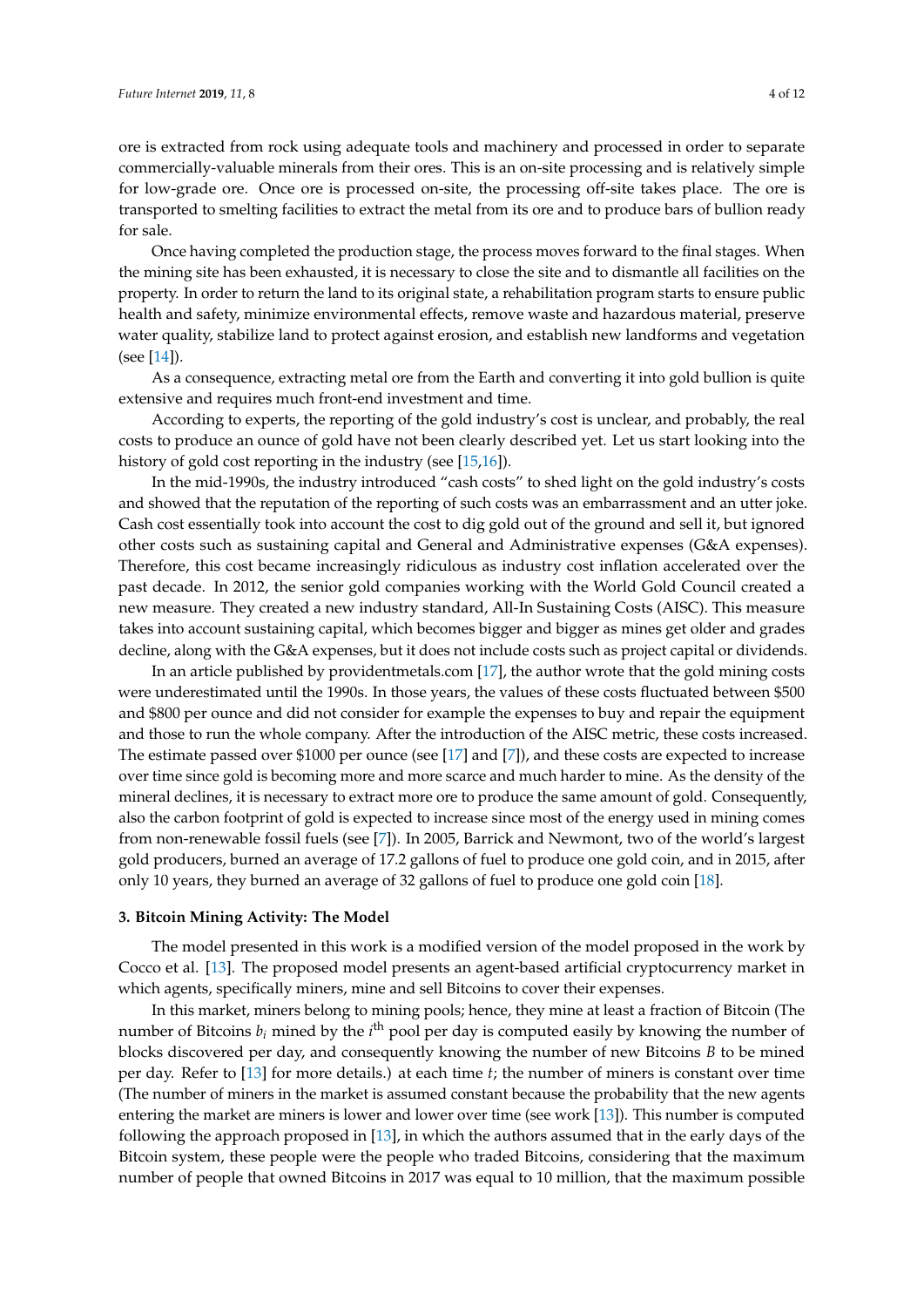number of people that could be interested in the future in Bitcoin trading is equal to 2.5 billion (see [\[19\]](#page-11-3)).); and finally, the Bitcoin price is an exogenous variable.

#### <span id="page-4-0"></span>*3.1. Miners*

All miners present in the market at the beginning of the simulation, hence at the initial time  $t = 0$ , hold a precise fiat cash, *ci*(0) expressed in U.S. dollars, and a precise crypto cash, *bi*(0) expressed in Bitcoins, where *i* is the trader's index (the wealth distribution, both in crypto and fiat cash, of miners follows a Zipf law (see [\[13\]](#page-10-10) for more details and [\[20\]](#page-11-4))).

Miners are in the Bitcoin market aiming to gain by generating Bitcoins thanks to their hashing capability. We modeled the hashing capability of miners starting from the total value of the hash rate present in the network at the beginning of the simulation. Knowing this value, we distributed it among the miners in a way proportional to their wealth [\[21,](#page-11-5)[22\]](#page-11-6). After having assigned to each miner his/her hashing capability, we are able to compute their ability to validate blocks and their gains in Bitcoins.

Miners in the market own a precise number of Antminer S9 units; hence, they are initially endowed with a precise value of hashing capability  $r_i(0)$ , which implies a specific electricity cost  $e_i(0)$ . Antminer S9 is the mining hardware machine that dominated the Bitcoin ASIC market for most of 2017 and 2018. Since we analyzed the Bitcoin mining costs from 1 January 2017–31 May 2018, the assumptions above are reasonable.

Note that we considered the electricity expenses as being equal to 70 percent of the total Bitcoin mine's expenses [\[23,](#page-11-7)[24\]](#page-11-8), and as a result, knowing the electricity expenses, we computed the expenses to set up and maintain the mines as 30 percent.

Over time, miners can improve their hashing capability by buying new mining hardware units and by divesting the old mining hardware units. In addition, they can improve their profitability by adjusting their hashing capability—strictly linked to their maintenance and electricity expenses—as a function of the real Bitcoin price trend.

## 3.1.1. First Strategy: Buying New Hardware Units and Divesting Old Hardware Units

Miners can improve their hashing capability by buying new mining hardware, investing both their fiat and crypto cash. Consequently, the total hashing capability of the  $i<sup>th</sup>$  trader at time  $t$ ,  $r<sub>i</sub>(t)$ expressed in (H/s), and the total electricity cost  $e_i(t)$ , expressed in \$ per day, associated with his/her mining hardware units, are defined as in [\[13\]](#page-10-10), respectively, as:

$$
r_i(t) = \sum_{s=t_i^E}^t r_{i,u}(t)
$$
 (1)

and:

$$
e_i(t) = \sum_{s=t_i^E}^{t} \epsilon * P * r_{i,u}(s) * 24
$$
 (2)

where:

$$
r_{i,u}(t = t_i^E > 0) = \gamma_{1,i}(t)c_i(t)R
$$
\n(3)

$$
r_{i,u}(t > t_i^E) = [\gamma_{1,i}(t)c_i(t) + \gamma_i(t)b_i(t)p(t)]R
$$
\n(4)

Let us briefly describe the variables in the equations above (for more details, refer to the work by Cocco et al. [\[13\]](#page-10-10)). *R* is the hash rate, which can be bought with one US\$, expressed in  $\frac{H}{sec*\$}$ , and *P* is the power consumption, expressed in  $\frac{W}{H/s}$ . Since we assumed that in the near future, no technological breakthrough occurs, we assumed that Antminer S9 is the only mining hardware machine in our artificial market. Therefore, the value of hash rate, *R*, is fixed to  $5.833 \times 10^9 \frac{H}{s * \$}$ , and the power consumption, *P*, is fixed to  $0.099/10^9 \frac{W}{H/s}$ . The number 24 represents the total hours in a day.  $r_{i,u}(t)$ is the hashing capability of the hardware units *u* bought at time *t* by the *i*<sup>th</sup> miner, and  $\gamma_{1,i}$  and  $\gamma_i$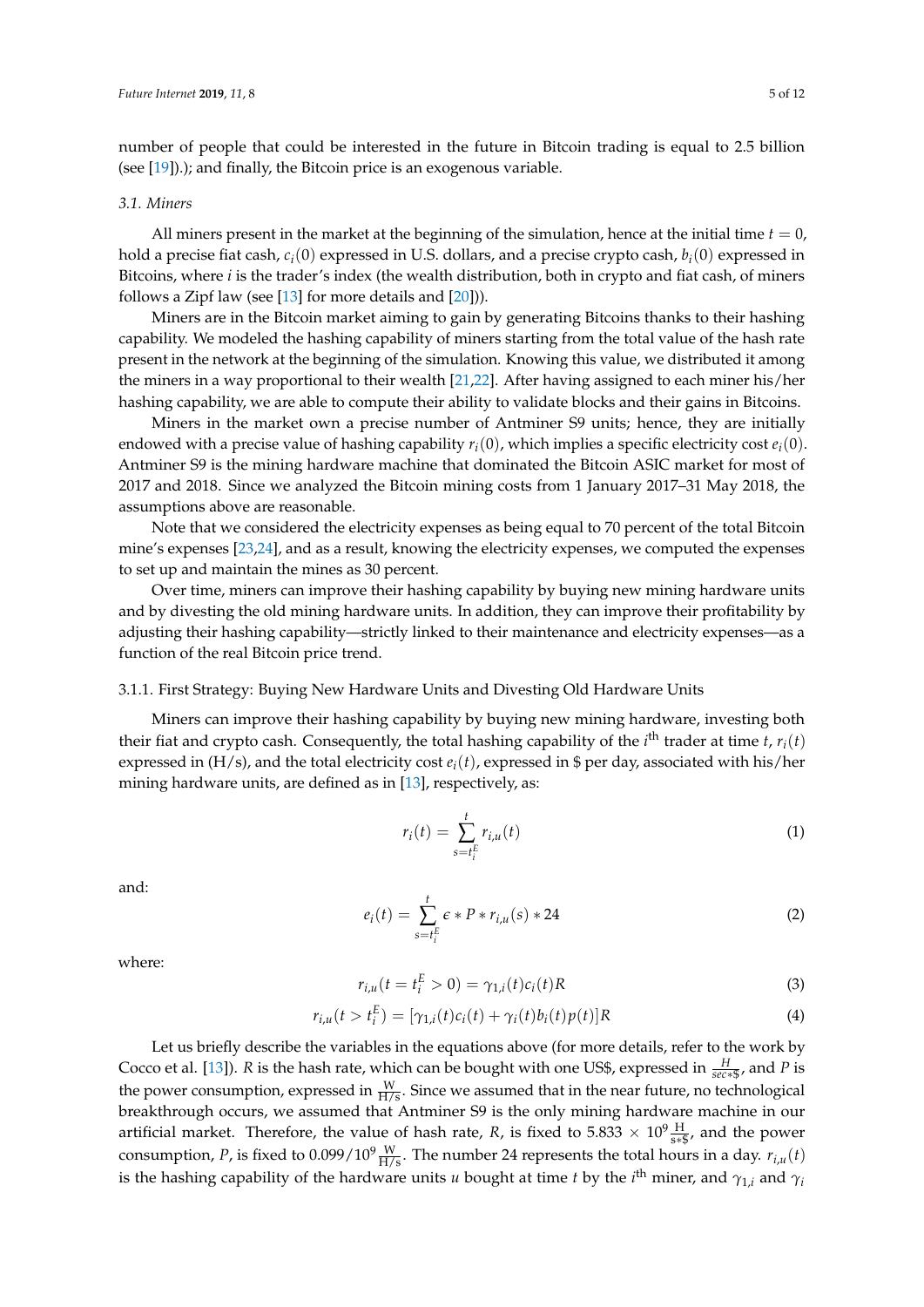represent the percentage of the miner's cash allocated to buy it and that of the miner's Bitcoins to be sold for buying the new hardware at time  $t$ , respectively.  $\epsilon$  is the fiat price per Watt and per hour. It is assumed equal to  $8.5 \times 10^{-5}$  \$, considering the cost of 1 kWh is equal to 0.085 \$ (The fiat price per Watt and per hour refers to the electricity cost in Sichuan. This is because, today, Chinese mining pools control more than 70% of the Bitcoin network's collective hash rate [\[25,](#page-11-9)[26\]](#page-11-10). China is the undisputed world leader in Bitcoin mining. It manufactures most of the world's mining equipment; massive mining farms are located in China, as its electricity tariff is one of the lowest in the world. The largest concentration of miners is located in Sichuan, a province in southwest China, estimated to be about 30 percent of the total. Electricity in Sichuan costs around \$0.08–\$0.09/kWh for commercial and industrial consumption [\[27\]](#page-11-11). Benefiting from a low electricity tariff is extremely important because electricity typically accounts for 60–70 percent of a Bitcoin mine's expenses [\[23](#page-11-7)[,24\]](#page-11-8). In addition, the Chinese exchanges used to lead the world in terms of volume; Antpool is a Chinese-based mining pool, maintained by Bitmain, an ASIC manufacturer).

Every miner buys new hardware units if its fiat cash is positive and divests the hardware units older than one year. The decision to buy new hardware and/or to divest the old hardware units is made on average every two months ( $I^{I-D} = 60$  days). This mechanism is implemented as in [\[13\]](#page-10-10). Note that for each sell market order issued by miners, the system generates automatically a buy order, giving to the miners the corresponding fiat cash since the model does not include the presence of other kinds of agents, hence the presence of buy orders.

#### 3.1.2. Second Strategy: Adjusting the Hashing Capability as a Function of the Bitcoin Price Trend

We assumed that miners, operating in the market, adjust their economic balance turning on or turning off some of their mining hardware units, in order to adjust their electricity consumption and their maintenance expenses. The decision of turning on/off their mining hardware units is made by evaluating the relative strength index, a technical analysis indicator that gives overbought and oversold signals.

Specifically, the percentage of hashing capability to turn on/off,  $\gamma^{off/on}$ , is equal to a random variable characterized by a lognormal distribution with an average of 0.6 and a standard deviation of 0.15. If  $\gamma^{off/on} > 1$ , it is set equal to one. The overbought signal is given when the RSI (Relative Strength Index)value is over a specific benchmark (comprised between 70 and 80), and the oversold signal is given when this value is under another benchmark (comprised between 20 and 30). Hence, if the evaluation results in an oversold signal, miners expect a price increase and consequently turn on the machines previously turned off. The other way around, if the evaluation results in an overbought signal, miners expect a price decrease and consequently turn off the machines previously turned on.

The decision to operate on their hashing power or not is made by every mining pool from time to time, on average every 10 days (*I<sup>off/on</sup>* = 10) following a mechanism similar to that to decide whether to buy new hardware and divest old units.

If the *i*<sup>th</sup> miner decides whether to turn off/on hardware units at time *t*, the next time, *t turnO f f* /*On*  $\int_{i}^{turn_{off}/On}(t)$ , she/he will decide again is given by Equation [\(5\)](#page-5-0):

<span id="page-5-0"></span>
$$
t_i^{off/on}(t) = t + int(I^{off/on} + N(\mu^{off/on}, \sigma^{off/on}))
$$
\n(5)

where *int* rounds to the nearest integer and  $N(\mu^{off/on}, \sigma^{off/on})$  is a normal distribution with average  $\mu^{off/on} = 0$  and standard deviation  $\sigma^{off/on} = 2$ .  $t_i^{off/on}$  $i_j^{(0)}$  *i* on the updated each time the miner makes her/his decision.

## *3.2. Simulation Results*

The models just described were implemented in Smalltalk language and run in the period between 1 January 2017 and 31 May 2018, hence over a simulation period equal to 513 steps, each simulation step being equal to one day. Note that we sized the artificial market at about 1/100 of the real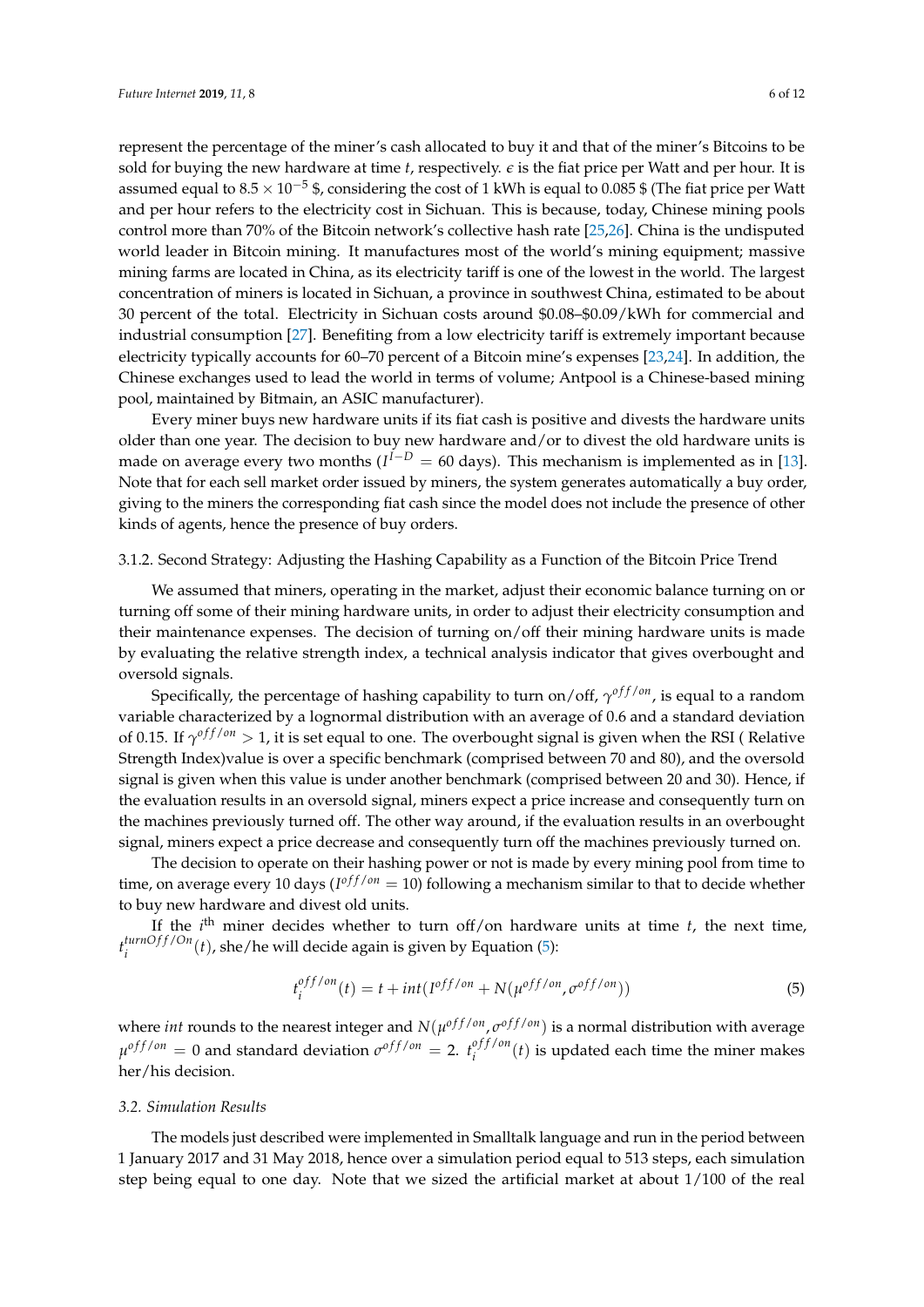market, to be able to manage the computational load of the simulation; for this reason, we divided the number of miners and that of Bitcoins by 100. For the model's calibration, we refer to [\[13\]](#page-10-10), if not otherwise specified.

#### 3.2.1. Total Wealth Per Capita and Hash Rate

At first, we analyzed the total average wealth per capita of miners. Figure [1](#page-6-0) shows the comparison of the total average wealth per capita of the miner population, both when miners apply only the first miner's strategy and when they apply both proposed miners' strategies, assuming  $γ_1$  and  $γ^{off/on}$ equal to 0.5. Remember that  $\gamma_1$  is the percentage of cash invested to buy new hardware and  $\gamma^{off,on}$  is the percentage of hashing capability to turn on/off. The figure highlights that miners, which adopt both miners' strategies proposed (hence, they buy new hardware units, divest old hardware units, and adjust their hashing capability, following the mechanism described in Section [3.1\)](#page-4-0), are able to achieve profits higher over time than miners that adopt only the first strategy, hence those who buy new hardware units and divest the old hardware units.

<span id="page-6-0"></span>

**Figure 1.** Comparison of the total average wealth per capita of the miner population, both when miners apply only the first proposed strategy and when they apply both proposed strategies, in the market using the Proof of Work (PoW).

We studied the sensitivity of the model to the parameters  $\gamma_1$  and  $\gamma^{off/on}.$  We varied the average percentage of the wealth that miners allocate for buying new hardware, *γ*1, to verify how varying this parameter can impact miners' success.

Figure [2a](#page-7-0) shows the average and the standard deviation (error bars) of the total wealth per capita for miners, at the end of the simulation period, for increasing values of  $\gamma_1$ . The average of the values reported in the figure is equal to  $Q = 1.16 \times 10^8$ . We set  $\gamma_1$  to 0.5, because the average total wealth per capita associated with this value of *γ*<sup>1</sup> is close to *Q* and the standard deviation of the total wealth per capita is low. Figure [2b](#page-7-0) shows the average and the standard deviation (error bars) of the total wealth per capita for miners, at the end of the simulation period, for increasing values of the average of  $\gamma^{off-on}$ , having set  $\gamma_1$  to 0.5. We set  $I^{off-on} = 10$ , because the values of profits do not vary much *with I<sup>off/on</sup>,* and  $\gamma$ <sup>off/on</sup> to 0.5, because 0.5 is the lower value of  $\gamma$ <sup>off/on</sup> that allows miners who adopt both strategies to achieve higher profit over all simulation periods than the profits obtained by miners who adopt only the first strategy.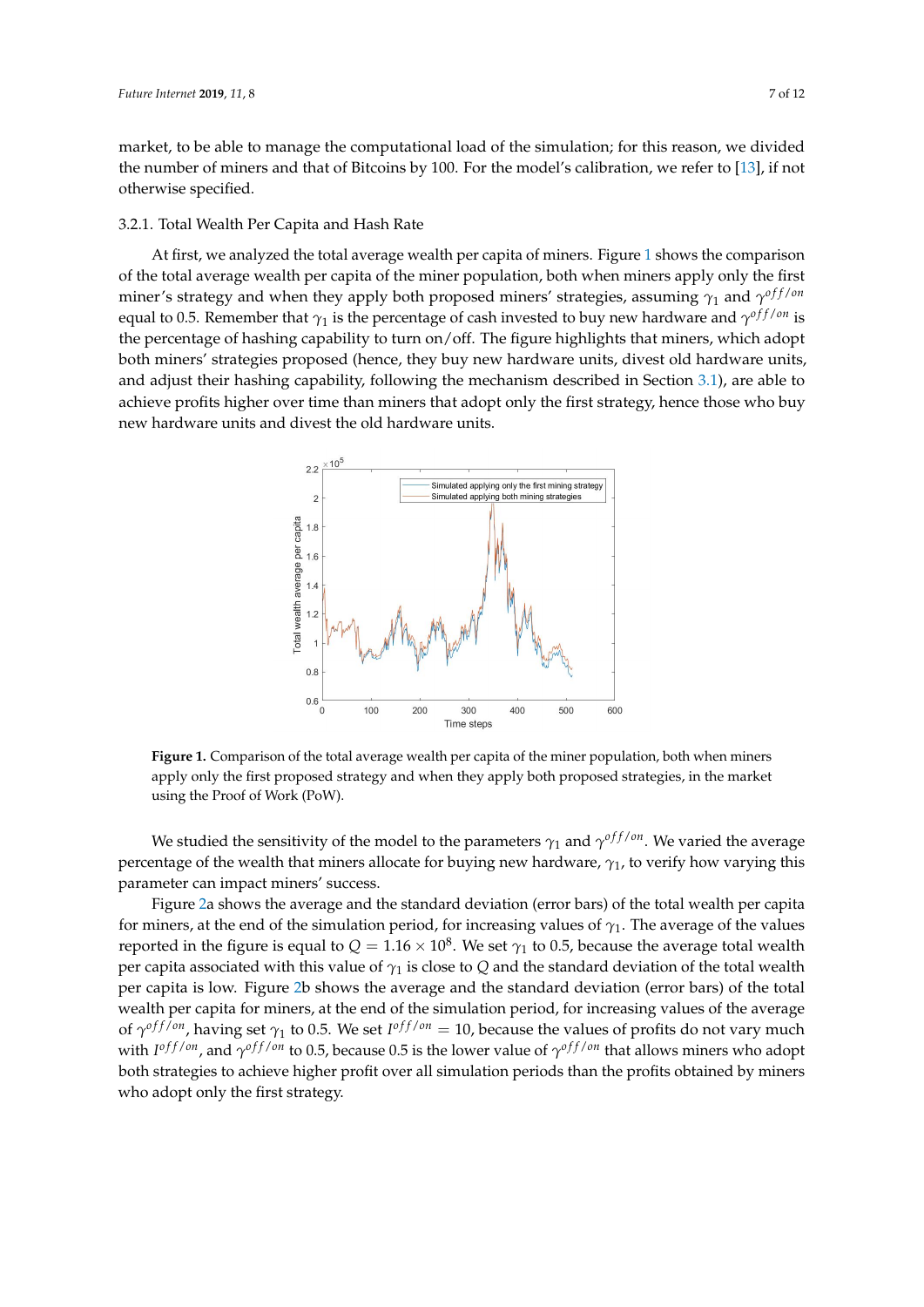<span id="page-7-0"></span>

**Figure 2.** Average and error bar (standard deviation) of the total wealth per capita for miners at the end of the simulation period, across all Monte Carlo simulations for increasing values of the average of  $γ_1$  in a market using only the first miners' strategy (**a,b**) of  $γ^{off/on}$  in a market using both miners' strategies while *I<sup>off/on</sup>* varies acquiring three values, 10, 20, or 30.

<span id="page-7-1"></span>Figure [3](#page-7-1) shows the comparison of the simulated and real hash rate, both when miners adopt only the first miners' strategy and when they adopt both miners' strategies. Results show that by applying both miners' strategies, the system can better reproduce the real hash rate trend, introducing a fluctuating trend. Note that the simulated quantities in figure have been multiplied by 100, which is the resizing applied to the real market.



**Figure 3.** Comparison of the simulated and real hash rate, both when miners adopt only the first strategy and when they adopt both proposed miners' strategies.

## 3.2.2. Total Power Consumption and Total Cost per Mined Bitcoin

Figure [4a](#page-8-0) describes the average and standard deviation of the power consumption in Watts across all Monte Carlo simulations. Its order of magnitude is about  $10^{10}$  considering our market resizing. This power consumption refers to the total consumption of power needed to supply the mining hardware units.

Figure [4b](#page-8-0) describes the average and standard deviation of the total expenses, including the expenses needed to set up and maintain the mines, across all Monte Carlo simulations.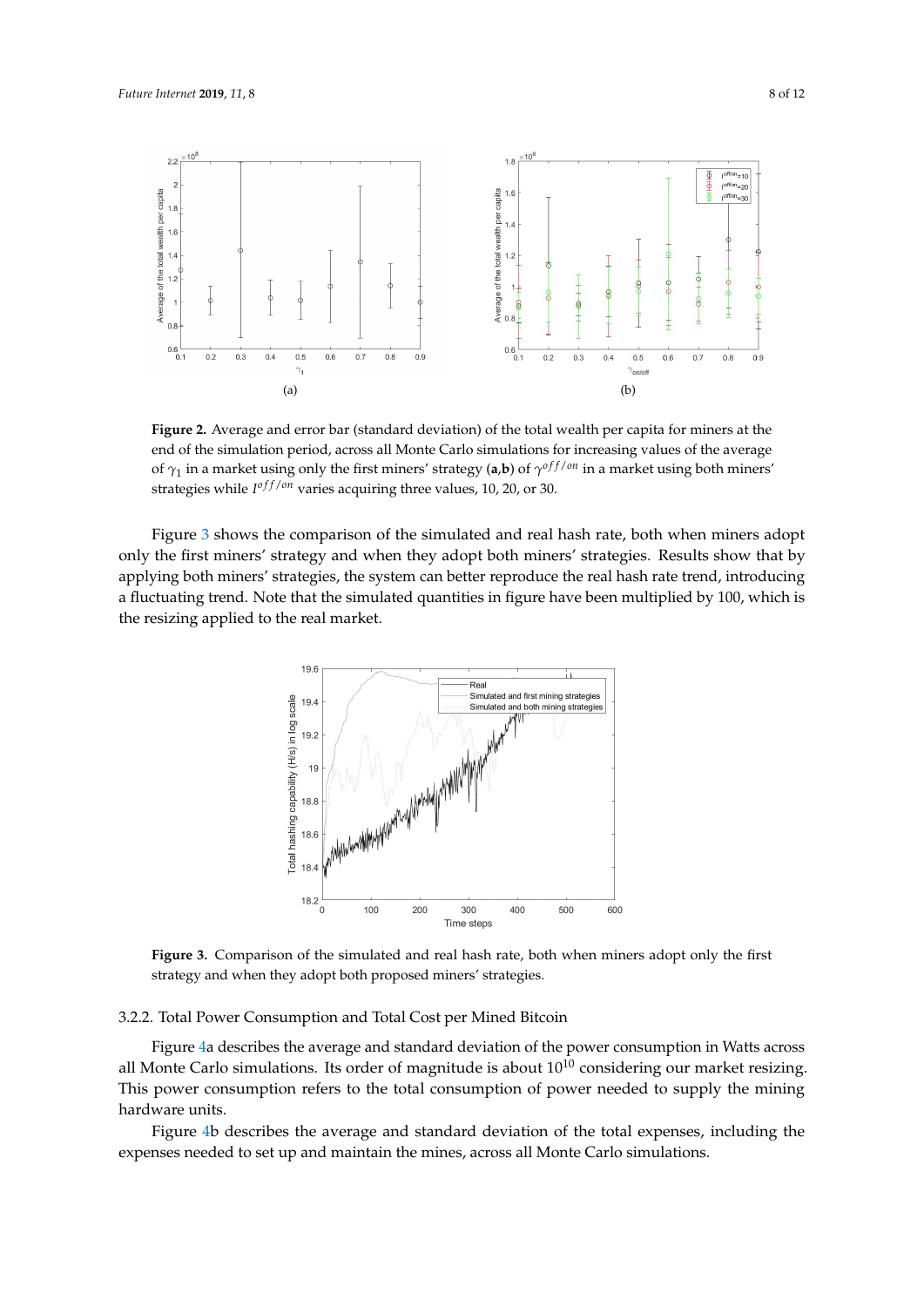<span id="page-8-0"></span>

**Figure 4.** Average and standard deviation (**a**) of the power consumption expressed in Watts to power the mining hardware units and (**b**) of the total expenses expressed in dollars, including the expenses needed to set up and maintain the mines, across all Monte Carlo simulations in the market using PoW.

<span id="page-8-1"></span>Once having computed the total electricity expenses and the costs to set up and maintain the mines, we computed as a result the average and standard deviation of the total mining cost per mined Bitcoin expressed in dollars across all Monte Carlo simulations (see Figure [5\)](#page-8-1). This cost varies over time, and its average value is equal to \$2.376. This value, which is computed taking into account the electricity costs in Sichuan, a province in southwest China (see Footnote 5), is not too far from that described in a recent article that estimated the cost per mined Bitcoin as equal to \$3.172 in China [\[28\]](#page-11-12).



**Figure 5.** Average and standard deviation of the total mining cost per mined Bitcoin expressed in dollars across all Monte Carlo simulations.

#### *3.3. Total Power Consumption in a Hypothetical Bitcoin System Using PoS*

In the following, we computed the total power consumption in a hypothetical Bitcoin system using PoS as a consensus mechanism. This mechanism is implemented as in the Nxtsystem, which is a 100% PoS cryptocurrency system that is less popular than Bitcoin (see [\[29,](#page-11-13)[30\]](#page-11-14)).

In the real Bitcoin network, the miners have to run their mining hardware continually in order to secure the network. Contrary to Bitcoin, in the Nxt system, everyone who owns Nxt can be chosen to protect the network. The probability to be chosen is proportional to the Nxt owned. With this mechanism, the computers run to validate the transactions and not to secure the network.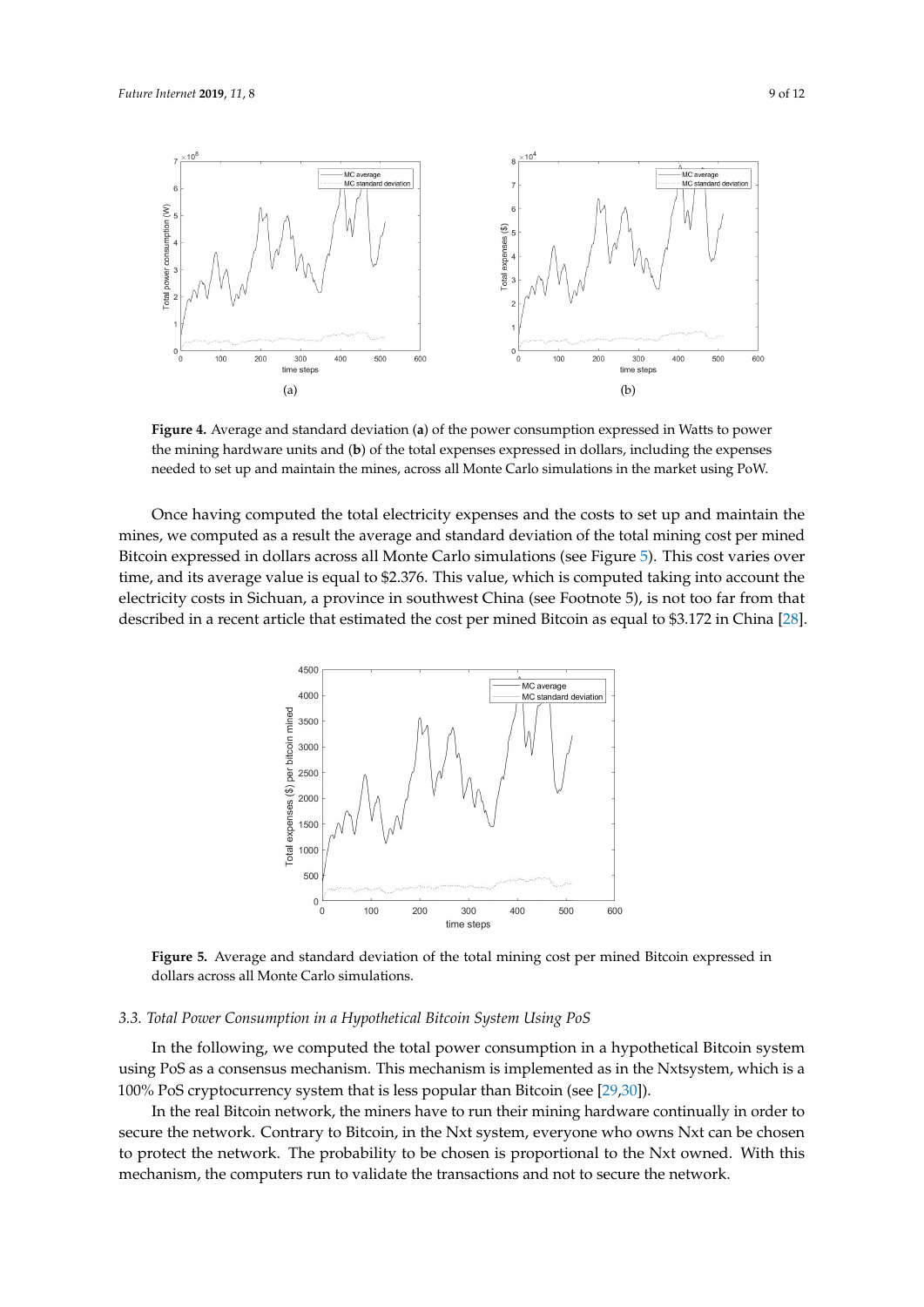In general, in a cryptocurrency market using PoS, everyone holding an amount *bi*(*t*) of Bitcoins has a probability higher than zero of mining Bitcoins. This probability is proportional to the cryptocurrency owned by the  $i^{\text{th}}$  user,  $b_i$  [\[30\]](#page-11-14).

Everyone holding Bitcoins can be a potential miner, but replicating the work by Czarnek [\[31\]](#page-11-15), we hypothesized that the validation of a block involves a number of miners (In the Nxt system, people creating blocks are called "forgers". This stems from the name of the process of block generation known as "forging".) equal to three, which are in the full power state while forging (in [\[31\]](#page-11-15), the author assumed three forgers and not only on,e because multiple forgers, operating at the same time, keep each other honest and increase the network security).

Note that miners do not belong to a pool. This is because, in a system based on PoS, there is no arms race for acquiring specialized hardware needed to run computations, and hence, there is no need to pool together to share resources. PoS is CPU friendly; consequently, we assumed that each miner owns a machine characterized by a power consumption equal to 130 W while she/he mines.

The power consumption in the hypothetical system is computed simply taking into account the power consumption of the mining machines. Assuming that the potentialities of the mining hardware do not vary in the simulation period and fixing the number of machines involved in the mining activity of a block equal to three, the machine power consumption per hour equals 130 W; the time needed to validate a block equals ten minutes; and the number of blocks per day is equal to 144; it follows that the power consumption per day is constant and equal to:

$$
\frac{130 \text{ W}}{6} \times 3 \times 144 = 9360 \text{ W}.
$$

Thus, the cost per mined Bitcoin is equal to \$0.442  $\times$  10<sup>-3</sup>, the number of Bitcoin per block being equal to 12.5. Of course, the cost per mined Bitcoin is lower in this PoS system than that estimated for the system using PoW.

#### <span id="page-9-0"></span>**4. Conclusions**

In this work, we presented an overview of the gold mining industry and a model to simulate the Bitcoin mining activity. To analyze the gold mining industry, we examined the lifecycle of the gold, which comprises several stages to take the metal ore from the Earth and convert it into gold bullion. All these stages require large investments, but also much time, and given that gold is becoming both harder to mine and more scarce, these stages are going to become increasingly expensive.

In order to analyze the Bitcoin mining activity, we presented an agent-based artificial market model that simulates this mining activity.

The simulation results show the ability of the model to reproduce the total hash rate in the real Bitcoin market and how miners are able to get a higher total wealth per capita by adjusting the expenses by turning off/on a fraction of the mining hardware units. The results allow us to compute the total expenses sustained by miners and the potential savings of a hypothetical Bitcoin system under PoS with respect to the simulated Bitcoin system that uses PoW, as does the real one.

Gold and Bitcoin have much in common, in terms of rarity, scarcity and transportability. With respect to the overall infrastructure, Bitcoin could be considered superior to gold and also, in general, to traditional financial systems. This work highlights that a cryptocurrency system, in order to work, requires an infrastructure much leaner than that of the gold system and also leaner than that of the traditional financial systems. Contrary to cryptocurrency systems, in general, a traditional financial system requires much time and money to invest in infrastructure, in electricity, in gas and water consumed by employees, and in management of the waste produced. In addition, all fiat currencies imply a cost for their creation and also a maintenance cost to guarantee the quality standards for the banknotes in circulation over time. All these costs are missing in a cryptocurrency system.

In the last ten years, many cryptocurrency systems have been created. Cryptocurrencies are a means of accounting and storing value, but also are a global peer-to-peer means of payment.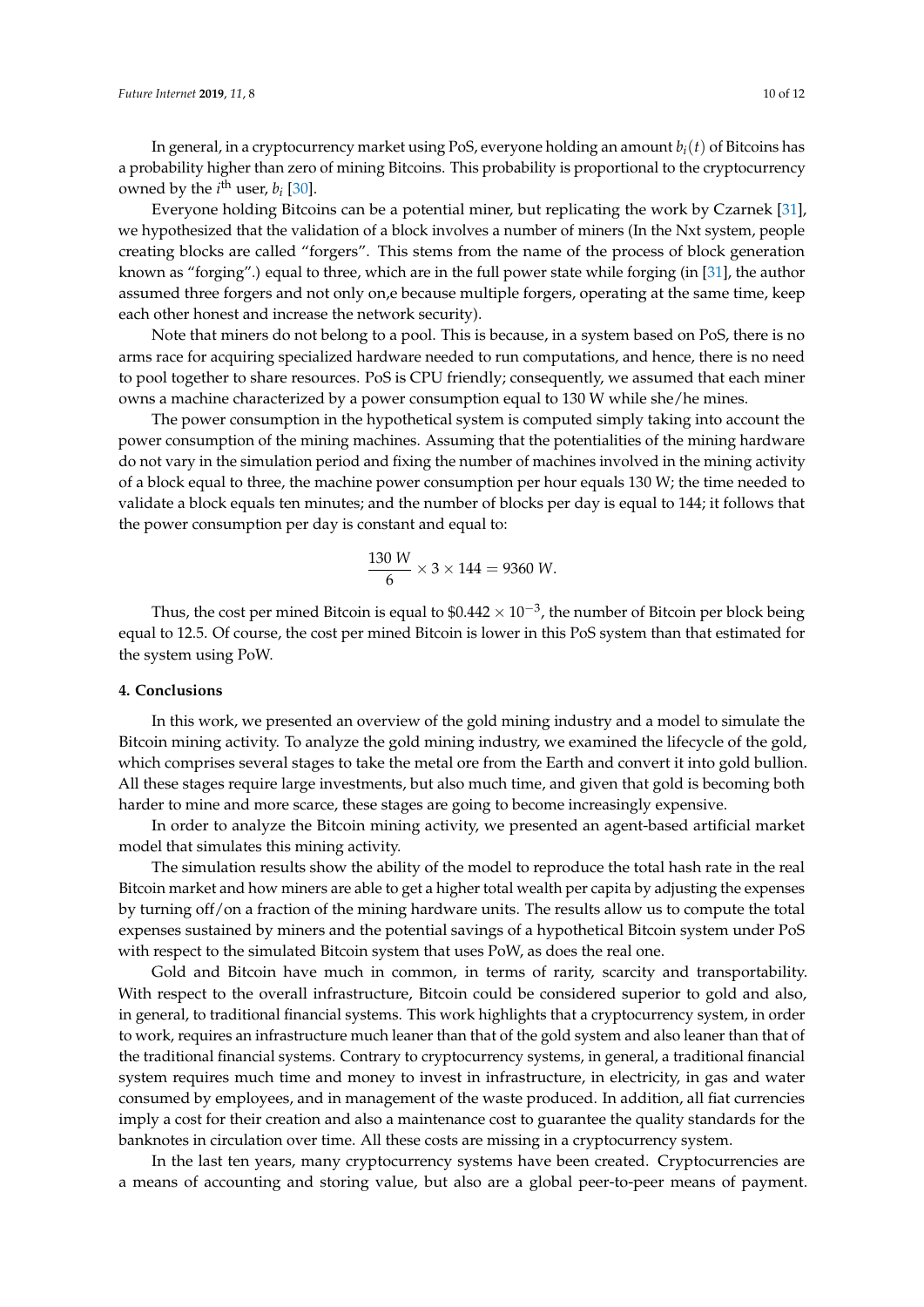Today cryptocurrencies are used also as a means for raising capital, and there are many systems that manage smart contracts, which is computer code that automatically executes an agreement (triggers a claim) when a given event occurs via blockchain technology. Ten years ago, all this was unthinkable.

Due to the potentialities of the cryptocurrencies and their underlying technology, we would not be surprised if blockchain technology were able to support or replace national money and traditional means of payment in a future not too far from now.

**Author Contributions:** Conceptualization: L.C. and M.M.; Methodology: L.C.; Software: L.C.; Validation: L.C.; Formal Analysis: L.C.; Writing-Original Draft Preparation: L.C.; Writing-Review & Editing: L.C. and R.T.; Supervision: R.T. and M.M.

**Funding:** This research is partially supported by the research project Fondazione di Sardegna "Algorithms for Approximation with Applications [Acube]", annuity 2017; and by the research project "AIND-Amministrazioni e Imprese Native Digitali"-Programmazione Unitaria 2007-2013-P.O. (Programma Operativo)FESR (Fondo Europeo di Sviluppo Regionale)2007/2013-Interventi a sostegno della competitivitá e dell'innovazione, annuity 2013.

**Conflicts of Interest:** The authors declare no conflict of interest.

## **References**

- <span id="page-10-0"></span>1. Young, J. Proof of Work vs Proof of Stake: Merits and Disadvantages. 2016. Available online: [http://www.](http://www.coinfox.info/news/reviews/6417-proof-of-work-vs-proof-ofstake-merits-and-disadvantages) [coinfox.info/news/reviews/6417-proof-of-work-vs-proof-ofstake-merits-and-disadvantages](http://www.coinfox.info/news/reviews/6417-proof-of-work-vs-proof-ofstake-merits-and-disadvantages) (accessed on 15 June 2018).
- <span id="page-10-1"></span>2. Cointelegraph.com. The Inevitable Failure of Proof-of-Stake blockchains and Why a New Algorithm is Needed (Op-Ed). 2015. Available online: [https://cointelegraph.com/news/the-inevitablefailure-of-proof](https://cointelegraph.com/news/the-inevitablefailure-of-proof-of-stake-blockchains-and-why-a-new-algorithmis-needed)[of-stake-blockchains-and-why-a-new-algorithmis-needed](https://cointelegraph.com/news/the-inevitablefailure-of-proof-of-stake-blockchains-and-why-a-new-algorithmis-needed) (accessed on 15 June 2018).
- <span id="page-10-2"></span>3. Akhtar. Is Bitcoin the New Gold? 2017. Available online: [https://www.thestreet.com/story/14285619/1/is-](https://www.thestreet.com/story/14285619/1/is-Bitcoin-stealing-gold-s-safe-haven-status.html)[Bitcoin-stealing-gold-s-safe-haven-status.html](https://www.thestreet.com/story/14285619/1/is-Bitcoin-stealing-gold-s-safe-haven-status.html) (accessed on 15 June 2018).
- <span id="page-10-3"></span>4. Cocco, L.; Pinna, A.; Marchesi, M. Banking on blockchain: Costs Savings Thanks to the blockchain Technology. *Future Int.* **2017**, *9*, 25. [\[CrossRef\]](http://dx.doi.org/10.3390/fi9030025)
- <span id="page-10-4"></span>5. McLean, J. Banking on bLockchain: Charting the Progress of Distributed Ledger Technology in Financial Services. 2016. Available online: <https://www.ingwb.com/media/1609652/banking-on-blockchain.pdf> (accessed on 15 June 2018).
- <span id="page-10-5"></span>6. Bradley. The Energy Efficiency Bitcoin. 2016. Available online: [https://www.cryptocoinsnews.com/energy](https://www.cryptocoinsnews.com/energy-efficiency-Bitcoin/)[efficiency-Bitcoin/](https://www.cryptocoinsnews.com/energy-efficiency-Bitcoin/) (accessed on 15 June 2018).
- <span id="page-10-6"></span>7. McCook, H. Under the Microscope: The True Costs of Gold Production. 2014. Available online: [https:](https://www.coindesk.com/microscope-true-costs-gold-production) [//www.coindesk.com/microscope-true-costs-gold-production](https://www.coindesk.com/microscope-true-costs-gold-production) (accessed on 15 June 2018).
- <span id="page-10-7"></span>8. Rajaee, M.; Sunchez, B.N.; Renne, E.P.; Basu, N. An Investigation of Organic and Inorganic Mercury Exposure and Blood Pressure in a Small-Scale Gold Mining Community in Ghana. *Int. J. Environ. Res. Public Health* **2015**, *12*, 10020–10038. [\[CrossRef\]](http://dx.doi.org/10.3390/ijerph120810020) [\[PubMed\]](http://www.ncbi.nlm.nih.gov/pubmed/26308023)
- <span id="page-10-8"></span>9. Schutzmeier, P.; Berger, U.; Bose-O'Reilly, S. Gold Mining in Ecuador: A Cross-Sectional Assessment of Mercury in Urine and Medical Symptoms in Miners from Portovelo/Zaruma. *Int. J. Environ. Res. Public Health* **2017**, *14*, 34. [\[CrossRef\]](http://dx.doi.org/10.3390/ijerph14010034) [\[PubMed\]](http://www.ncbi.nlm.nih.gov/pubmed/28042847)
- 10. Asamoah, E.F.; Zhang, L.; Liu, G.; Owusu-Prempeh, N.; Rukundo, E. Estimating the "Forgone" ESVs for Small-Scale Gold Mining Using Historical Image Data. *Sustainability* **2017**, *9*, 1976. [\[CrossRef\]](http://dx.doi.org/10.3390/su9111976)
- 11. Mihai, A.; Marincea, A.; Ekenberg, L. A MCDM Analysis of the Rosia Montana; Gold Mining Project. *Sustainability* **2015**, *7*, 7261–7288. [\[CrossRef\]](http://dx.doi.org/10.3390/su7067261)
- <span id="page-10-9"></span>12. Rajaee, M.; Long, R.N.; Renne, E.P.; Basu, N. Mercury Exposure Assessment and Spatial Distribution in A Ghanaian Small-Scale Gold Mining Community. *Int. J. Environ. Res. Public Health* **2015**, *12*, 10755–10782. [\[CrossRef\]](http://dx.doi.org/10.3390/ijerph120910755) [\[PubMed\]](http://www.ncbi.nlm.nih.gov/pubmed/26340636)
- <span id="page-10-10"></span>13. Cocco, L.; Marchesi, M. Modeling and Simulation of the Economics of Mining in the Bitcoin Market. *PLoS ONE* **2016**, *11*, e0164603. [\[CrossRef\]](http://dx.doi.org/10.1371/journal.pone.0164603) [\[PubMed\]](http://www.ncbi.nlm.nih.gov/pubmed/27768691)
- <span id="page-10-11"></span>14. Writer, S. The 5 Stages of the Mining Life Cycle. 2015. Available online: [http://www.miningglobal.com/](http://www.miningglobal.com/operations/gifs-5-stages-mining-life-cycle) [operations/gifs-5-stages-mining-life-cycle](http://www.miningglobal.com/operations/gifs-5-stages-mining-life-cycle) (accessed on 15 June 2018).
- <span id="page-10-12"></span>15. Fulp, M. The Real Cost of Mining Gold. 2015. Available online: [http://www.kitco.com/ind/fulp/2015-02-](http://www.kitco.com/ind/fulp/2015-02-04-The-Real-Cost-of-Mining-Gold.html) [04-The-Real-Cost-of-Mining-Gold.html](http://www.kitco.com/ind/fulp/2015-02-04-The-Real-Cost-of-Mining-Gold.html) (accessed on 15 June 2018).